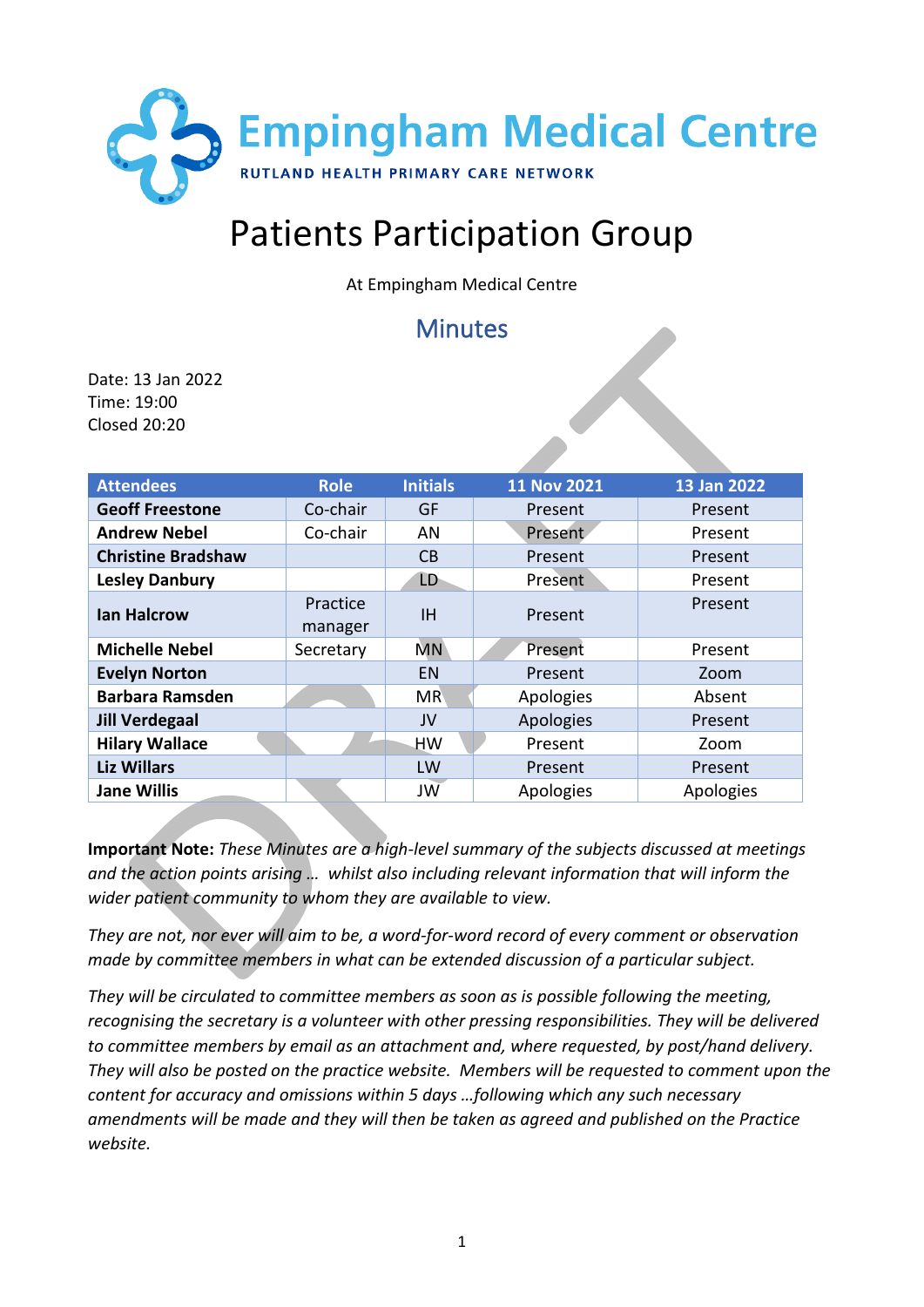|    | <b>Agenda Item</b>                                     | <b>Comments/ Action</b>                                                                                                                                                                                                                                                                                                                                                                                                                                                                                                                                                                                                                                                                                                                                                                                                                                                                                                                                                                                                                                                                                    |
|----|--------------------------------------------------------|------------------------------------------------------------------------------------------------------------------------------------------------------------------------------------------------------------------------------------------------------------------------------------------------------------------------------------------------------------------------------------------------------------------------------------------------------------------------------------------------------------------------------------------------------------------------------------------------------------------------------------------------------------------------------------------------------------------------------------------------------------------------------------------------------------------------------------------------------------------------------------------------------------------------------------------------------------------------------------------------------------------------------------------------------------------------------------------------------------|
| 1. | Welcome                                                | Committee members were welcomed in person and on-line via                                                                                                                                                                                                                                                                                                                                                                                                                                                                                                                                                                                                                                                                                                                                                                                                                                                                                                                                                                                                                                                  |
|    |                                                        | Zoom.                                                                                                                                                                                                                                                                                                                                                                                                                                                                                                                                                                                                                                                                                                                                                                                                                                                                                                                                                                                                                                                                                                      |
| 2. | Letter to committee<br>$secretary - see$<br>appendix A | Following receipt of an email sent to the Committee Secretary by a<br>member of the committee which was significantly critical of the two<br>Co-Chairs and the Secretary, the chair of the meeting was<br>temporarily taken by Ian Halcrow, Practice Manager for this agenda<br>item. The email in question had been shared with all committee<br>members to inform their discussions of its content and is attached to<br>these minutes. The meeting was informed by its originator that the<br>email had been shared with other patients and had been sent by<br>accident to the Committee Secretary.<br>It was felt by the Co-Chairs and Secretary that they could not<br>continue in post if these views were widely shared and accordingly a<br>vote of confidence in the three individuals concerned was put to the<br>committee.<br>It was resolved unanimously that the committee had confidence in<br>the Co-Chairs and Secretary and their continued posts were<br>endorsed.<br>A committee member asked if the co-chairs had confidence in<br>themselves. This was answered in the affirmative. |
| 3. | <b>Minutes</b>                                         | An extended discussion of the minutes of the committee meeting<br>held on 11 Nov 2021 ensued. A request for amendments was made<br>and the revised minutes incorporating these changes are attached<br>and will be published on the practice website.<br>A procedural point was raised about the status of notes produced<br>following the inaugural PPG meeting held on 21 Sep 2021. It was<br>stated that these were 'notes', not minutes as at that stage the<br>committee had not been constituted.<br>Management of the process of minute taking and approval was<br>discussed and a procedure was agreed as outlined at the head of this<br>document. This text will be a standing heading on all future meeting<br>minutes.                                                                                                                                                                                                                                                                                                                                                                         |
| 4. | Practice managers<br>update                            | Ian Halcrow presented a very comprehensive and informative update<br>of recent issues affecting the practice which is summarised below in<br>bulletin point fashion: -<br>The practice has recently operated a walk-in booster clinic using<br>$\bullet$<br>the recently installed Portacabin.<br>The Portacabin now provides 3 extra spacious consulting rooms<br>$\bullet$<br>which are air-conditioned. Rooms 1 & 3 are main clinical settings<br>whilst room 2 is used by the recently appointed Clinical<br>Pharmacist. This post holder has many of the capabilities of a                                                                                                                                                                                                                                                                                                                                                                                                                                                                                                                            |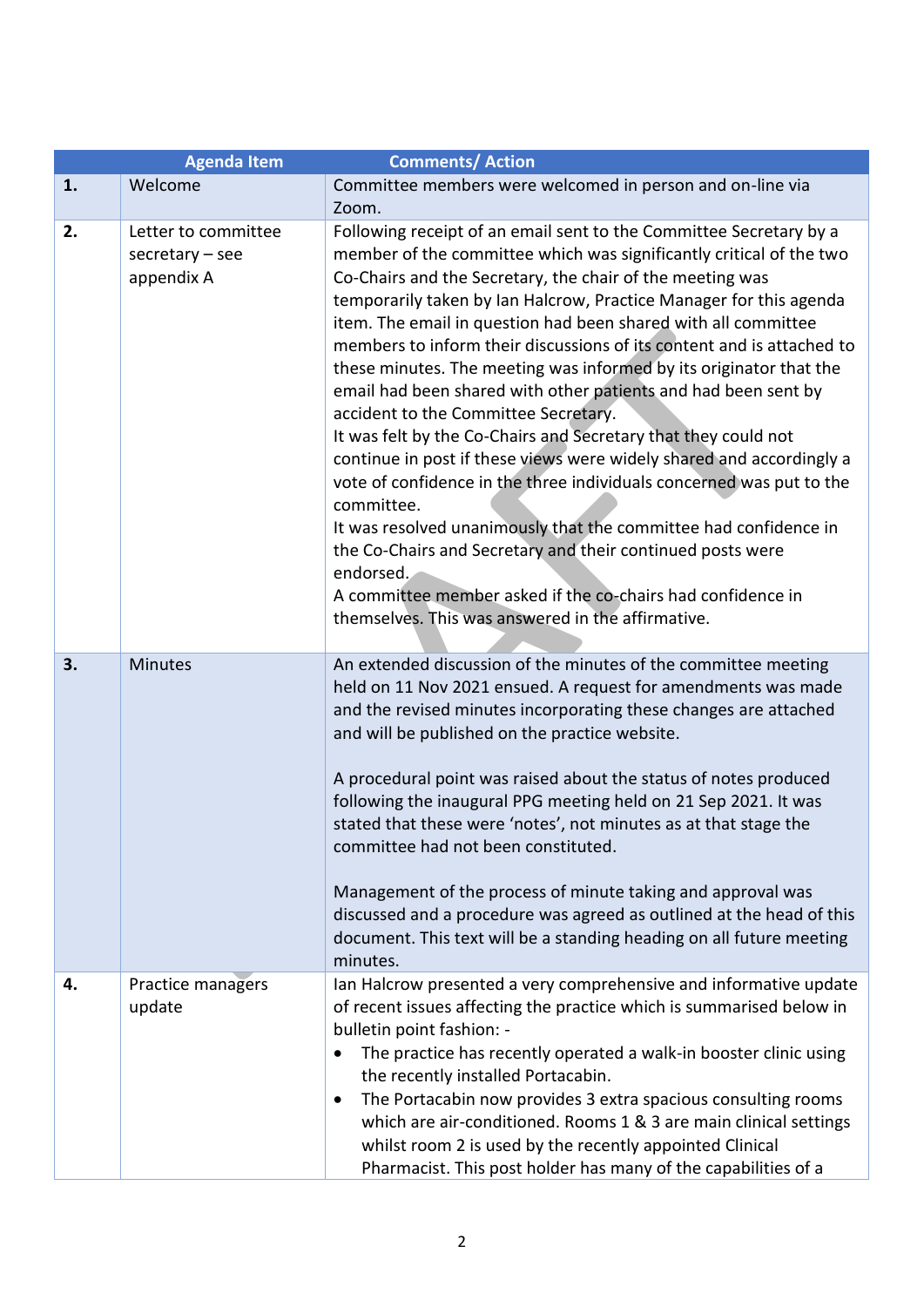| doctor and can lead on medication reviews and undertake                         |
|---------------------------------------------------------------------------------|
| prescribing to lighten the load upon GPs.                                       |
| The portacabin was funded with £72,000 of Community Interest<br>$\bullet$       |
| Levy infrastructure monies and a contribution of £35,000 from                   |
| the partnership itself.                                                         |
| A new GP, Dr Jane Ince, has joined the practice and will provide 6<br>$\bullet$ |
| sessions over 3 days weekly.                                                    |
| Dr Lois Jacques, an existing GP member has reversed an earlier<br>$\bullet$     |
| decision to leave and will now stay providing 3 days service.                   |
| Recruitment of another GP is ongoing following which there will<br>$\bullet$    |
| be 3 salaried doctors and 3 partners making a complement of 6                   |
| doctors in total.                                                               |
| 2 Advance Nurse Practitioners [ANP] have been recruited  Mike<br>$\bullet$      |
| Wise [ex Great Ormond Street Hospital] and Belinda Ashley-Dunn                  |
| [an expert in women's health]. Note: ANP's have many of the                     |
| capabilities of doctors, re prescribing etc.                                    |
| Increased administrative load is being addressed by the<br>$\bullet$            |
| recruitment underway for a full-time medical secretary.                         |
| Patient numbers have expanded in the last 6 months from<br>$\bullet$            |
| approximately 7000 to 9000  many from Lakeside in Stamford,                     |
| but also from Oakham and other areas.                                           |
| Whilst this has added to the practice workload, Ian advised that<br>$\bullet$   |
| the additional posts created meant that the practice was                        |
| managing patient demand.                                                        |
| Ian reminded the committee that the new NHS Integrated Care<br>$\bullet$        |
| System would begin operation from 1 <sup>st</sup> April 2022.                   |
| Ian advised that the practice has just launched a diagnostic                    |
| service for all of the Rutland Primary Care network of 4 practices.             |
| This provided Spirometry, Feno, and a 24 Hours ECG service. He                  |
| stressed the value of this Rutland based service whilst noting it               |
| was a trial and would be reviewed after 12 weeks operation. If it               |
| is decided by the CCG/ICS not to continue its provision in the                  |
| practice it would result in these services only being accessed in               |
| Melton or Leicester to the significant disadvantage of Rutland                  |
| patients who would then have much greater travelling. An action                 |
| plan arising from this was discussed in greater detail under                    |
| agenda item 7.                                                                  |
| Dr Hilary Fox is due to retire from her position as Chair of the<br>٠           |
| Rutland Primary Care Network and as an active GP at Somerby in                  |
| April. Her replacement will be appointed by a doctor in one of the              |
| 4 Rutland practices.                                                            |
| A committee member asked about the extent of planning<br>٠                      |
| permission for the Portacabin. At present this extends for 3 years              |
| but the practice will seek for this to be extended as in                        |
| approximately 7 years it has modelled the need for the practice                 |
| to relocate to a much larger property and is in discussion with LLR             |
| ICS about this longer-term infrastructure planning.                             |
|                                                                                 |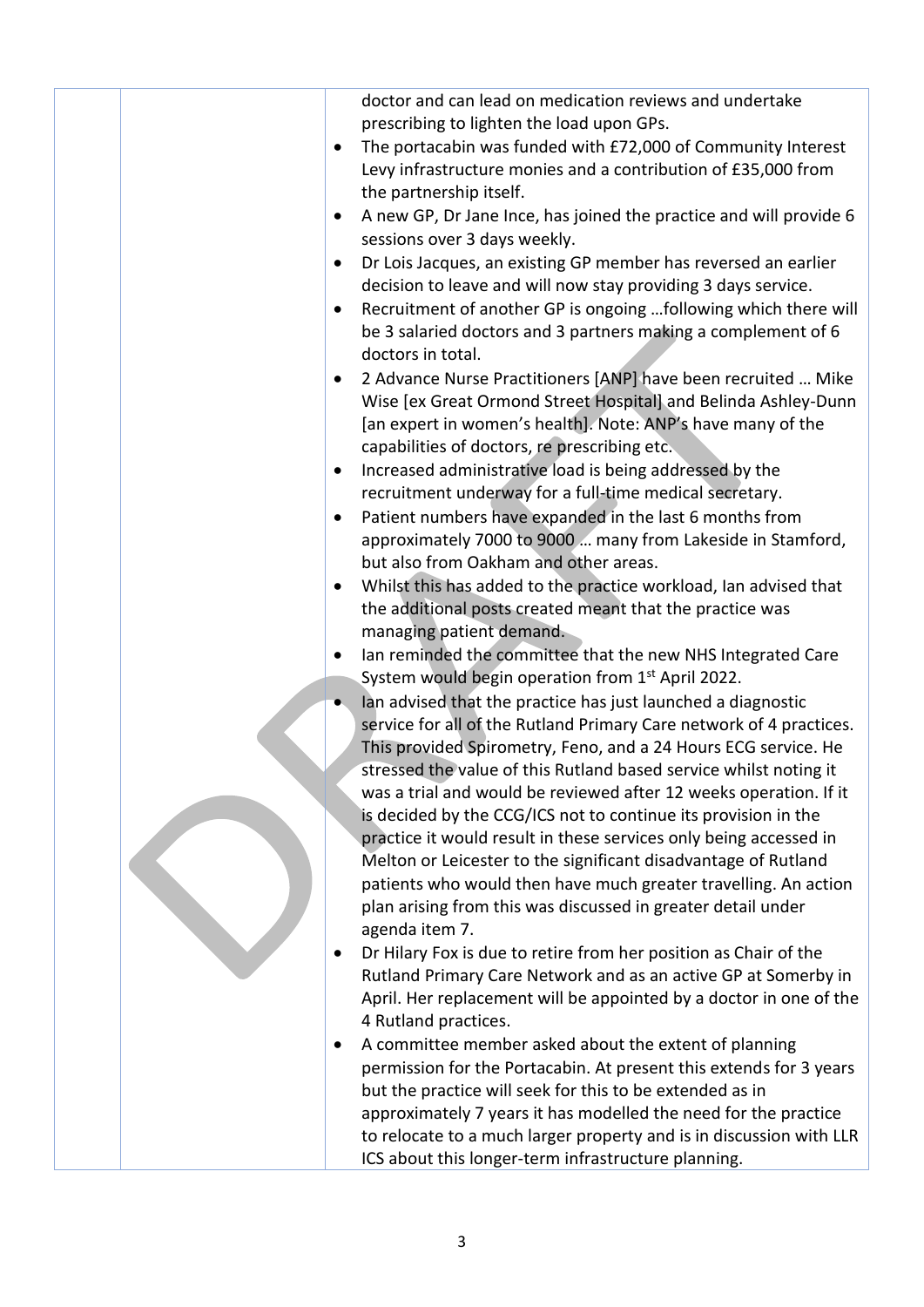|       |                                                                                                                                          | A Primary Care Clinical Pharmacist is now in post and is<br>$\bullet$<br>embedded as a Rutland wide resource within the Empingham<br>surgery.                                                                                                                                                                                                                                                                                                                                                                                                                                                                                                                                                                                                                                                                                                                                                                                                                                                                                                                                                                                    |
|-------|------------------------------------------------------------------------------------------------------------------------------------------|----------------------------------------------------------------------------------------------------------------------------------------------------------------------------------------------------------------------------------------------------------------------------------------------------------------------------------------------------------------------------------------------------------------------------------------------------------------------------------------------------------------------------------------------------------------------------------------------------------------------------------------------------------------------------------------------------------------------------------------------------------------------------------------------------------------------------------------------------------------------------------------------------------------------------------------------------------------------------------------------------------------------------------------------------------------------------------------------------------------------------------|
|       |                                                                                                                                          | A direct access Physiotherapy service is now available as an<br>option to patients calling in with muscular/skeletal concerns.<br>Administration will offer this to all patients as it will enable them<br>to have much faster access to care than would otherwise occur if<br>a doctor makes a referral in the normal way.                                                                                                                                                                                                                                                                                                                                                                                                                                                                                                                                                                                                                                                                                                                                                                                                      |
| 5.    | GF appointed governor<br>of NWAFT                                                                                                        | GF advised he had been appointed as a governor of NWAFT (North<br>West Anglia Foundation Trust) and advised that he felt it would be<br>beneficial to the PPG                                                                                                                                                                                                                                                                                                                                                                                                                                                                                                                                                                                                                                                                                                                                                                                                                                                                                                                                                                    |
|       | <b>Action updates</b>                                                                                                                    |                                                                                                                                                                                                                                                                                                                                                                                                                                                                                                                                                                                                                                                                                                                                                                                                                                                                                                                                                                                                                                                                                                                                  |
| A0009 | Parking                                                                                                                                  | LD provided her update on parking which has been agreed for her to<br>address at the previous meeting. She reported this had been<br>discussed at the Empingham Parish Council meeting recently which<br>had agreed to pursue the matter with the County Council (RCC). The<br>growth in patient numbers will further increase the pressure on<br>parking. It was agreed that photos of car parking problems would be<br>sought to illustrate the issue. IH stated that whilst the Practice was<br>not required to provide parking it was very sympathetic to the<br>subject and had requested all staff park well away and walk to work<br>and feels that 4 extra spaces could be created by the Highways<br>department at RCC. He further stated that a Health & Safety<br>assessment would be necessary now patients are required to access<br>the portacabin via the parking area. He added that car parking in<br>normal times seemed ok but acknowledged during peak times such<br>as flu clinics the situation was exacerbated. He advised that a Travel<br>Plan for access to the Medical Centre was now on the website. |
| A0010 | <b>Rutland Primary Care</b><br>Network (PCN) and<br>survey results                                                                       | AN reported that, as agreed at the previous Committee meeting, he<br>attended a meeting of the newly formed Rutland Primary Care<br>Network Patient Participation Group. He explained how this new<br>opportunity for the Patient Voice to be heard on behalf of the whole<br>county was a very valuable additional complement to the local<br>representation each individual PPG could exercise for its own<br>practice. He advised that the PCN had submitted its comments on the<br>Rutland Place based plan to the county council.<br>AN advised that he attended a meeting of the PCN minutes of which<br>are attached.                                                                                                                                                                                                                                                                                                                                                                                                                                                                                                     |
| A0011 | <b>Rutland Place based</b><br>Health Plan &<br>Submission to<br>consultation by Rutland<br><b>Health &amp; Social Care</b><br>Consortium | A copy of the PCN and Rutland Health Consortium's submissions to<br>the RCC PLACE based Health Plan has been provided to the<br>Committee. The closing date for submissions to the consultation has<br>been extended to 16/1/22                                                                                                                                                                                                                                                                                                                                                                                                                                                                                                                                                                                                                                                                                                                                                                                                                                                                                                  |
|       | <b>Future Activities for the PPG</b>                                                                                                     |                                                                                                                                                                                                                                                                                                                                                                                                                                                                                                                                                                                                                                                                                                                                                                                                                                                                                                                                                                                                                                                                                                                                  |
| 1.    | <b>Annual General Meeting</b><br>(AGM)                                                                                                   | AN suggested that an Annual General Meeting of the PPG be<br>scheduled for September, the anniversary of the PPG's Re-forming.                                                                                                                                                                                                                                                                                                                                                                                                                                                                                                                                                                                                                                                                                                                                                                                                                                                                                                                                                                                                   |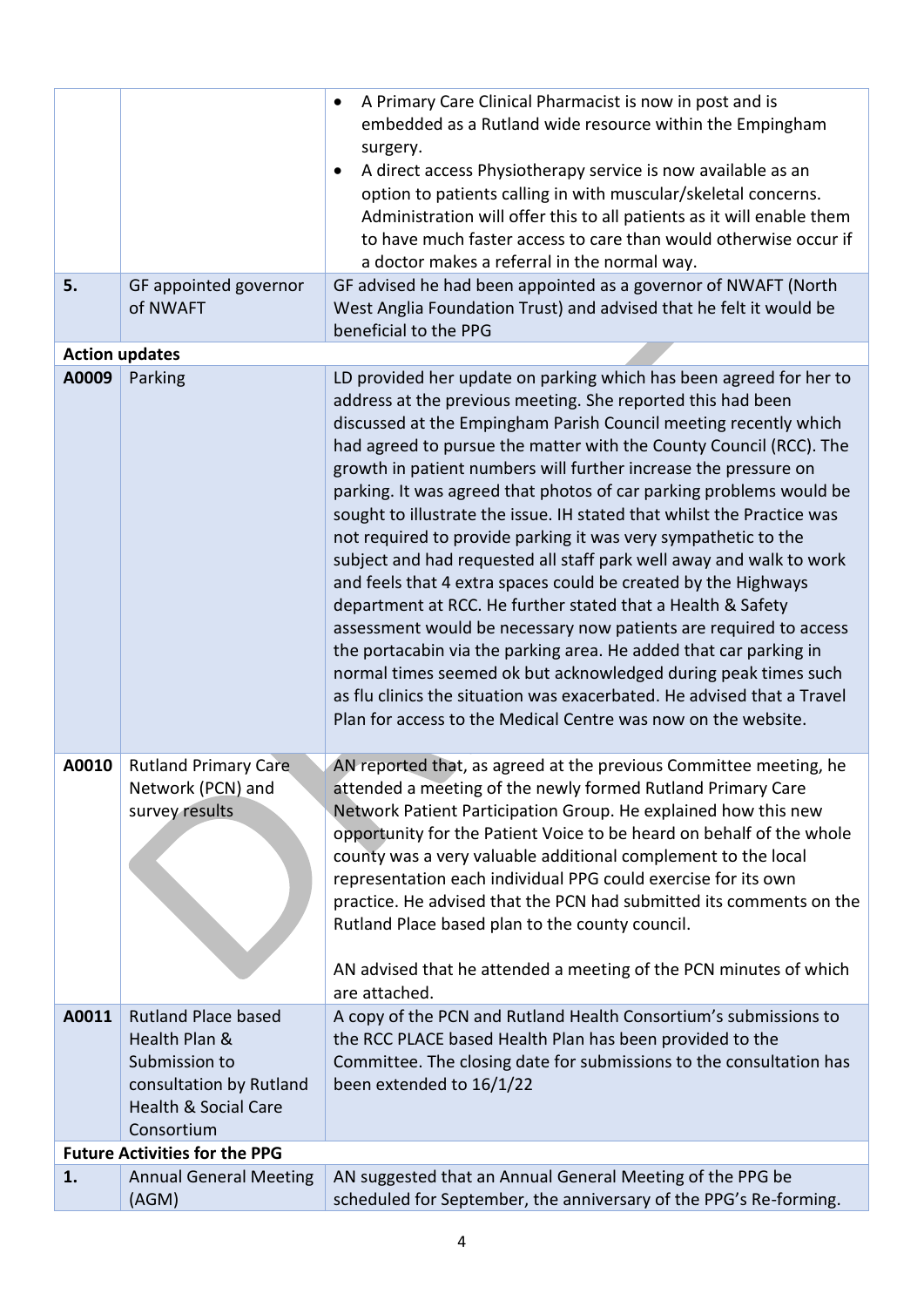|    |                                      | At this point he suggested we did not plan for another public meeting<br>at this moment, although it remained an objective.                                                                                                                                                                                                                                                                                                                                                                                                                                                                                                                                                                                                                                                                                |
|----|--------------------------------------|------------------------------------------------------------------------------------------------------------------------------------------------------------------------------------------------------------------------------------------------------------------------------------------------------------------------------------------------------------------------------------------------------------------------------------------------------------------------------------------------------------------------------------------------------------------------------------------------------------------------------------------------------------------------------------------------------------------------------------------------------------------------------------------------------------|
| 2. | <b>Rutland Diagnostic</b><br>Service | IH returned to the subject of the Rutland Diagnostic service being<br>provided at the practice. It was agreed that the committee would use<br>every opportunity to lobby for its retention. AN offered to contact<br>Suzanne Moon of the Stamford Mercury and invite her to visit the<br>practice and do a feature article about this service, the Portacabin<br>and the practice's expanding capability. It was suggested that a tour<br>of the Portacabin might be on Wednesday 20/1/22.                                                                                                                                                                                                                                                                                                                 |
| 3. | <b>Fundraising campaign</b>          | IH suggested a project for the PPG would be to assist in a<br>refurbishment plan to update what are increasingly dated facilities in<br>the practice. It's estimated that replacement of old-fashioned<br>couches, desks and redecorating would cost approximately £4000<br>per consultation room. A fundraising campaign was mooted with the<br>possibility of matched funding from the practice. The CCG/ICS don't<br>offer financial support for this activity. AN offered to assist with<br>preparing a Case for Support and Fundraising Plan. Volunteer led<br>assistance with redecorating would also be solicited.                                                                                                                                                                                  |
|    | <b>Any Other Business</b>            |                                                                                                                                                                                                                                                                                                                                                                                                                                                                                                                                                                                                                                                                                                                                                                                                            |
| 1. | Newsletter                           | A discussion took place about dissemination of the newsletter and it<br>was agreed all committee members would be encouraged to assist in<br>its digital and physical distribution.<br>A committee member commented that they had not seen the<br>newsletter on their parish council notice board. The committee was<br>reminded that the newsletter had been sent to all parish clerks<br>where EMC patients were known to reside, but its appearance was<br>not within the practice's gift and depended upon the clerk's decision<br>making. Individual committee members had been asked to help<br>disseminate the newsletter. It was agreed this should be a future<br>goal for all to adopt.                                                                                                          |
| 2. | Practice Developments                | IH informed the meeting of further practice developments including<br>$\mathcal{L}$<br>A new consulting option called Push Doctor which uses a remote<br>$\bullet$<br>locum is now available for patients.<br>Direct Face to Face appointments are available under certain<br>$\bullet$<br>circumstance for patients<br>There is also a PCN mental health-based facilitator (Rose) who is<br>$\bullet$<br>doing telephone appointments. It should be noted that Rose is<br>unable to see anyone under 18.<br>2 First contact Physiotherapists are available if patients are<br>$\bullet$<br>prepared for the admin team to refer then directly as opposed to<br>a doctor's appointment. These post holders work 5 days every<br>week and are accessible by rotation at any one the 4 Rutland<br>practices. |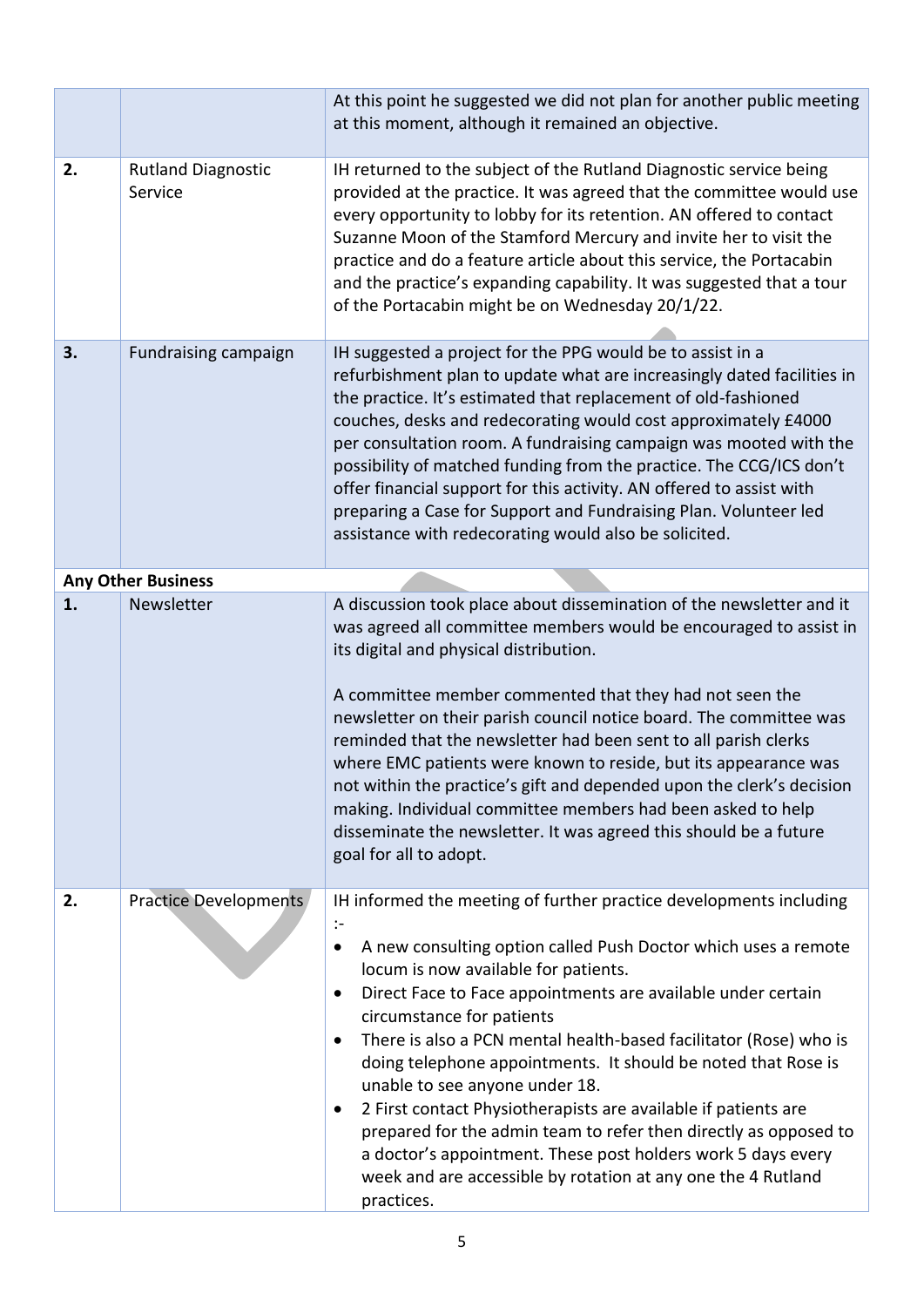|    |                                       | 3 Care Co-ordinators have now been appointed to the Rutland<br>$\bullet$<br>PCN.<br>The Practice wanted to extend thanks to the PPG and to the team<br>$\bullet$<br>from Empingham Mens Shed for their help with constructing<br>furniture for the portacabin.                                                                                                                                                                                                                                             |
|----|---------------------------------------|------------------------------------------------------------------------------------------------------------------------------------------------------------------------------------------------------------------------------------------------------------------------------------------------------------------------------------------------------------------------------------------------------------------------------------------------------------------------------------------------------------|
| 3. | <b>Vaccination Service</b>            | A committee member asked about the practice's vaccination service<br>and how to obtain advice if adverse reactions occur. It was pointed<br>out that instructions about this are shown on the leaflets provided at<br>the point of vaccination. The PCN has been responsible for arranging<br>the vaccination service and should be contacted in these<br>circumstances. Rutland is unique across England in having all<br>residents of Care Homes in the county now dosed at phase 4 with the<br>booster. |
| 4. | <b>Ashwell Vaccination</b><br>centre  | IH advised that the Ashwell vaccination centre has had technical<br>problems uploading data on patients vaccinated there  and a work<br>around is now being implemented.                                                                                                                                                                                                                                                                                                                                   |
| 5. | Work ethic                            | AN made a closing plea for all members of the committee to act<br>collegiately and respectfully towards each other as we are all<br>volunteers, one hopes with only one motive  which is to help the<br>practice best serve us all as patients. He suggested that criticism of<br>committee members should be expressed directly to the individuals<br>concerned and not by email to non-committee members.                                                                                                |
| 6. | Tony Bianchi                          | Tony Bianchi has resigned as a member of the EMC PPG committee,<br>but has offered his continued support as and when needed.                                                                                                                                                                                                                                                                                                                                                                               |
| 7. | <b>Empingham Mens Shed</b><br>group   | IH requested had requested help in constructing furniture for the<br>new portacabins. LD suggested contacting the Empingham Mens<br>Shed group, who did a great job in helping to construct the furniture<br>together with AN and one of his friends.<br>The Practice and the PPG would like to extend our thanks to the<br>Empingham Mens Shed group for their support.                                                                                                                                   |
| 8. | Proposed Meeting dates<br>for 2022    | 10 Mar<br>12 May<br>14 Jul<br>08 Sep<br>10 Nov<br>AGM date agreed for 15 Sep 2022                                                                                                                                                                                                                                                                                                                                                                                                                          |
| 9. | <b>Empingham Practice</b><br>Taxonomy | Subsequent to the meeting a committee member identified a<br>number of points of information that was felt would be useful for the<br>committee to receive. These included a directory of terminology used<br>within the practice (See this link for a jargon buster website to explain<br>health service acronyms<br>https://www.nhsconfed.org/publications/acronym-buster ) ; details<br>of the people working within the practice (this is available on the                                             |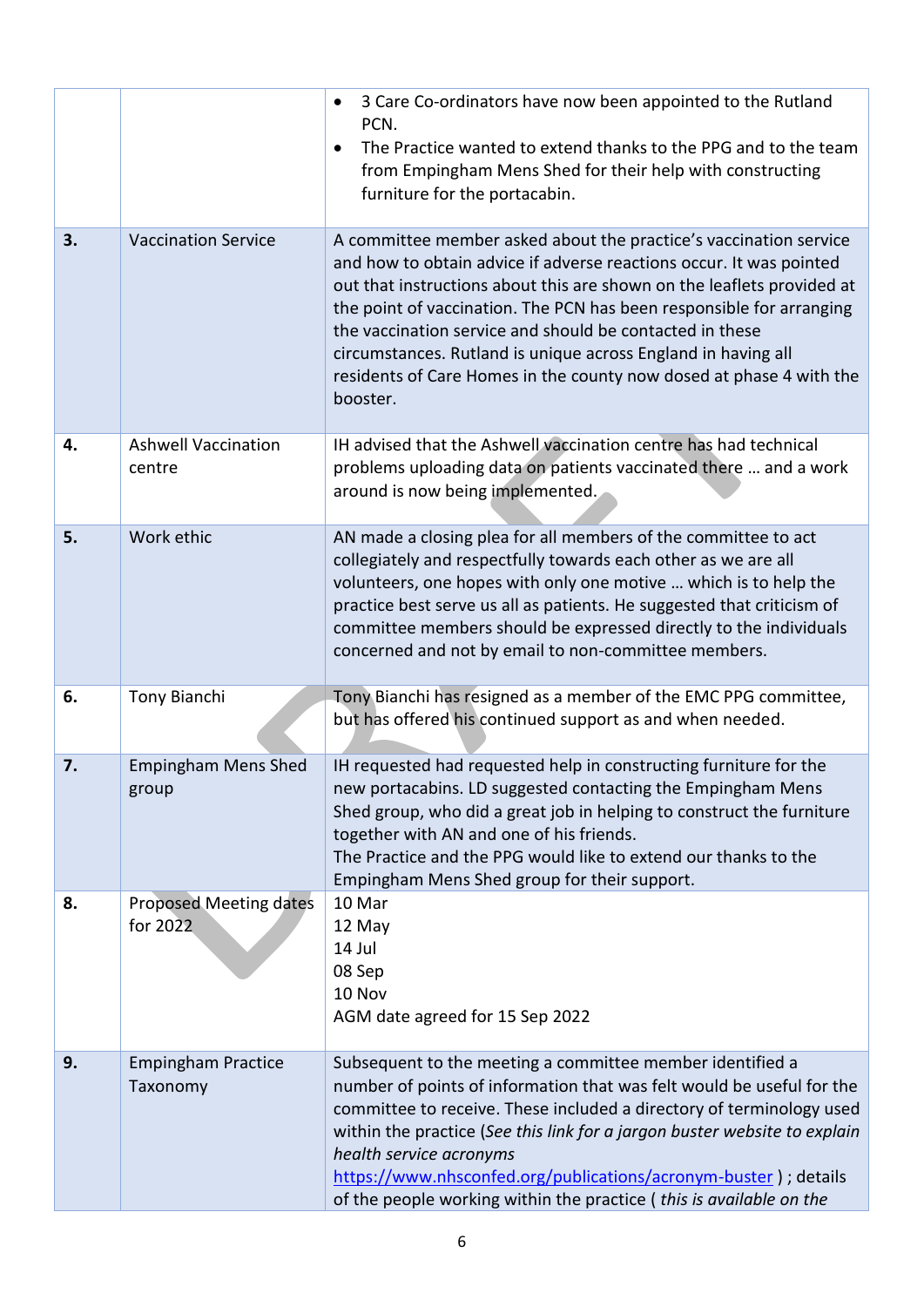| <i>practice website</i> ) and a directory of health bodies in Rutland ( <i>this is</i> |
|----------------------------------------------------------------------------------------|
| available on the websites of Rutland County Council website and the                    |
| Leicester, Leicestershire & Rutland CCG). The structure of Integrated                  |
| Healthcare Systems (ICS) is explained in the Kings Fund paper                          |
| accessible via this link                                                               |
| https://www.kingsfund.org.uk/publications/integrated-care-systems-                     |
| explained                                                                              |

#### Appendix A

Please see below a forwarded copy of a communication addressed to the Empingham Patient Participation Group questioning the accuracy of the last set of minutes.

This will need to be discussed by the committee at our next meeting. Where in the usual course of events we agree whether the minutes are a fair and accurate reflection of our discussions.

Regards, EMP PPG Committee Secretary

Begin forwarded message:

From: Subject: Date: 5 January 2022 at 17:43:49 GMT To: Empingham PPG [<empinghampatientsgroup@gmail.com>](mailto:empinghampatientsgroup@gmail.com)

I now have it just took time to open.

Well iv read so got there. What a load of !!! 85 % of what's written.

To me it's the 2 Chair s and wife sec. Just taking from when they held same position in Stamford. So much of what was raised is missing.

I was asked to be sec. I requested and put in writing that I be involved in PCN RPC no mention of this the two chairs have written themselves in for this. No mention of the errors in Sep minutes where in meeting chair stated they were not minutes just text sent out to anyone ref the Sep public meeting no mention of the appointment process at Emp. No mention of a femal working with IH to put together a directory of changes and terminology Emp now using. Oh dear.

Thanks for sending

PCN. RPC. I will make my interest in this area known to Gp next week.

Appendix B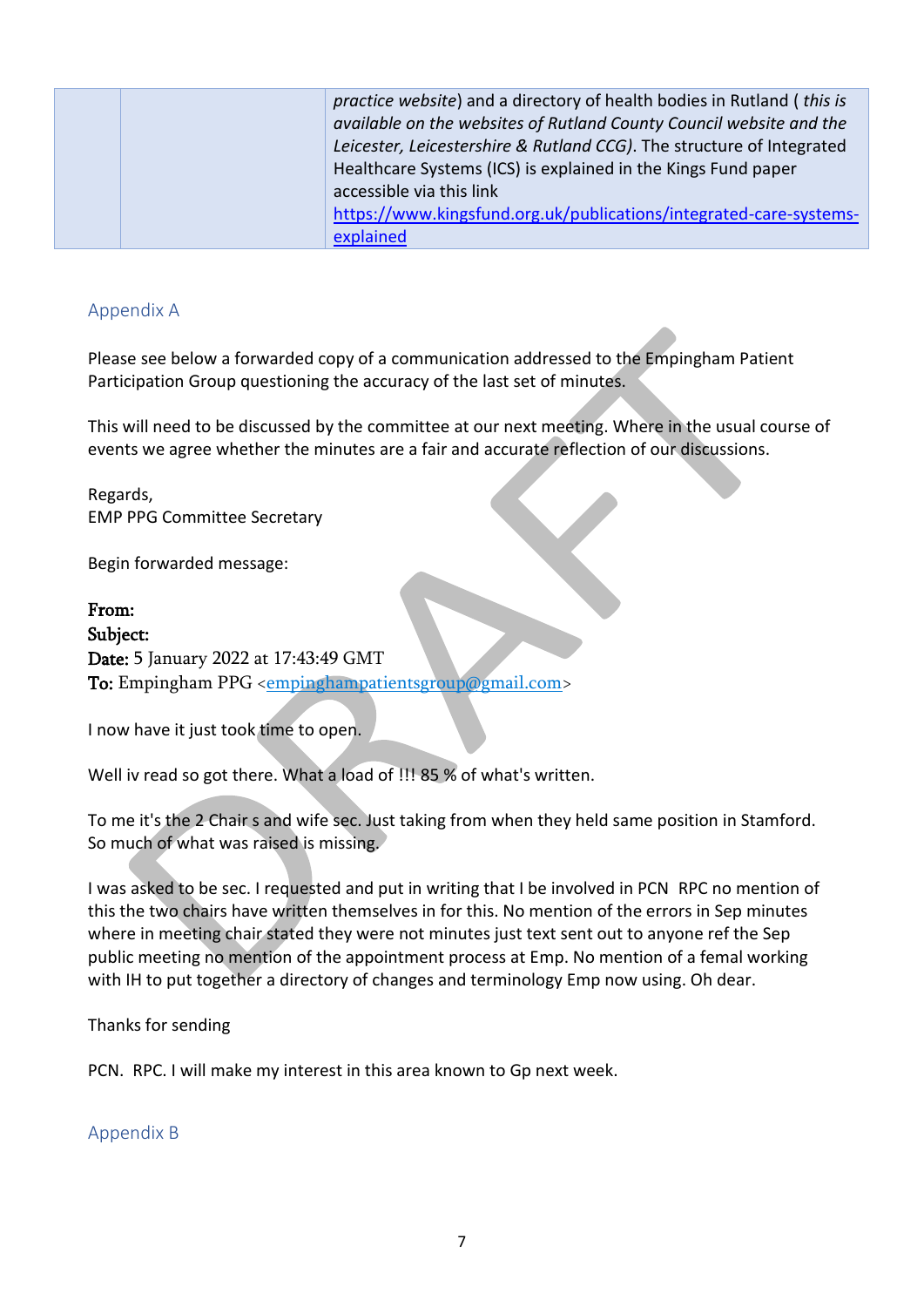## Open Actions

| <b>Action</b><br><b>Number</b> | <b>Date</b><br><b>Opened</b> | <b>Action</b>                                                                                                                                                                                                                                                                                                                                                                                                                                                                                                                                                 | <b>Status</b> | <b>Responsible</b> | <b>Date</b><br><b>Closed</b> | <b>Update</b>                                                                                                                                                                       |
|--------------------------------|------------------------------|---------------------------------------------------------------------------------------------------------------------------------------------------------------------------------------------------------------------------------------------------------------------------------------------------------------------------------------------------------------------------------------------------------------------------------------------------------------------------------------------------------------------------------------------------------------|---------------|--------------------|------------------------------|-------------------------------------------------------------------------------------------------------------------------------------------------------------------------------------|
| A0002                          | 25-Oct-21                    | Appoint PPG Parish Champions<br>to communicate with patients                                                                                                                                                                                                                                                                                                                                                                                                                                                                                                  | Open          | All                |                              | Each member of the committee<br>is asked to establish a working<br>relationship with their parish<br>clerk to encourage them to<br>publish the newsletter as and<br>when necessary. |
| A0004                          | 25-Oct-21                    | A meeting in January will be<br>arranged for all patients to<br>attend and agree the<br>composition of the committee<br>and hear about the PPGs plans<br>for the coming year                                                                                                                                                                                                                                                                                                                                                                                  | Open          | All                |                              | We have not achieved this and<br>at the next meeting should<br>consider whether a public<br>meeting for patients to meet<br>the committee would be<br>worthwhile.                   |
| A0005                          | 25-Oct-21                    | Agree speakers for meetings<br>Public meetings to be quarterly.                                                                                                                                                                                                                                                                                                                                                                                                                                                                                               | Open          | All                |                              | See A0001                                                                                                                                                                           |
| A0007                          | 25-Oct-21                    | Agree individual roles for<br>committee members                                                                                                                                                                                                                                                                                                                                                                                                                                                                                                               | Open          | A <sub>1</sub>     |                              | Some roles have been assigned.<br>To be considered further at the<br>next meeting                                                                                                   |
| A0009                          | 11-Nov-21                    | Parking<br>LD provided her update on<br>parking which has been agreed<br>for her to address at the<br>previous meeting. She reported<br>this had been discussed at the<br>Empingham Parish Council<br>meeting recently which had<br>agreed to pursue the matter<br>with the County Council (RCC).<br>The growth in patient numbers<br>will further increase the<br>pressure on parking. It was<br>agreed that photos of car<br>parking problems would be<br>sought to illustrate the issue.                                                                   | Open          | LD                 |                              | LD gave an update at the Jan 22<br>meeting. See minutes. This is a<br>continuing issue so the action<br>wil remain open.                                                            |
| A0010                          | 11-Nov-21                    | <b>Rutland Primary Care Network</b><br>(PCN) and survey results<br>AN attended a meeting of the<br>newly Rutland Primary Care<br><b>Network Patient Participation</b><br>Group. He explained how this<br>new opportunity for the Patient<br>Voice to be heard on behalf of<br>the whole county was a very<br>valuable addition complement<br>to the local representation each<br>individual PPG could exercise<br>for its own practice. He advised<br>that the PCN had submitted its<br>comments on the Rutland Place<br>based plan to the county<br>council. | Open          | AN                 |                              | AN briefed the committee at<br>the Jan mtg of the mtg with the<br>PCN PPG. This is an ongoing<br>action which will stay open.                                                       |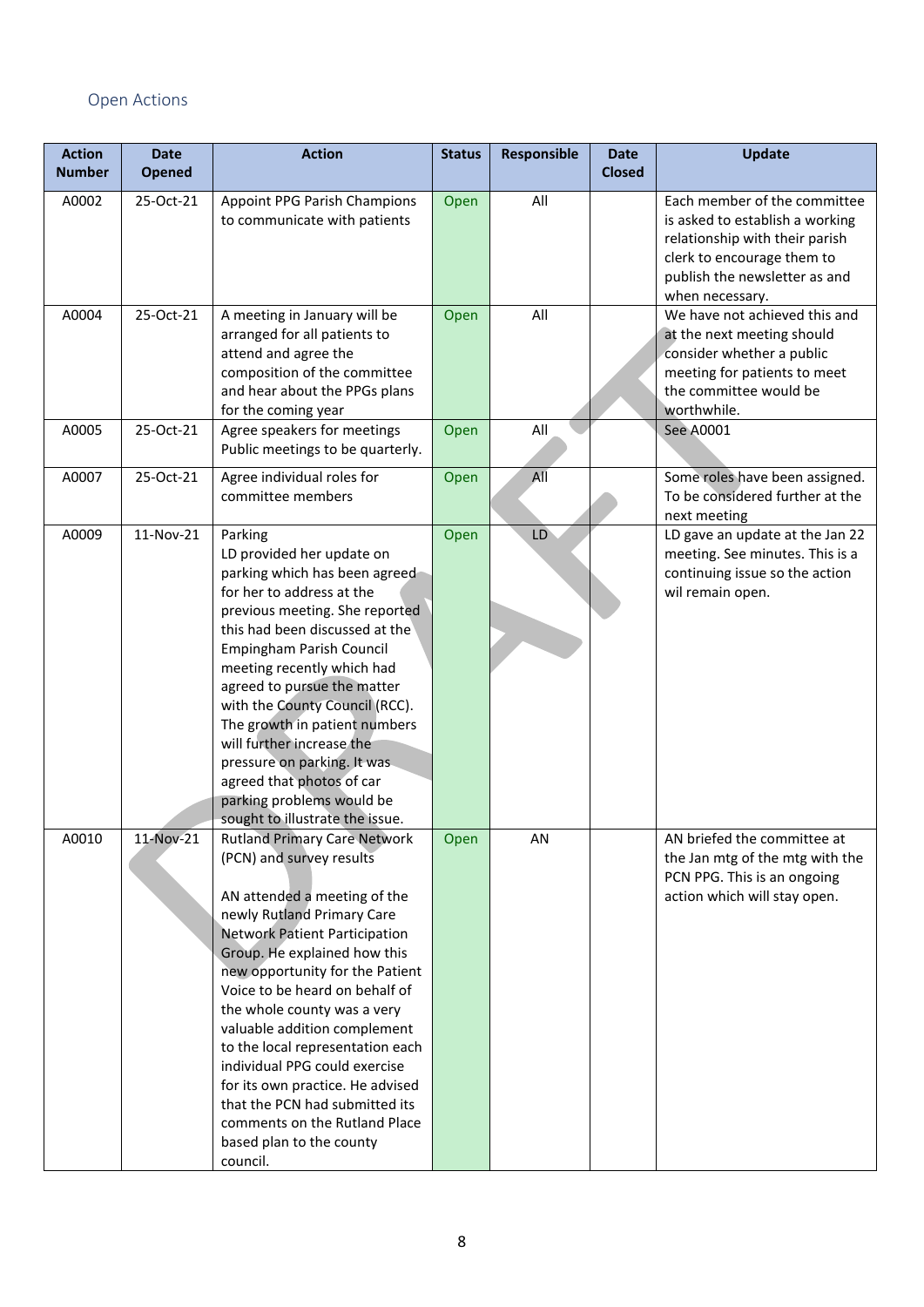| A0013 | 13/01/2022 $\vert$ Create a fund-raising plan for | Open | AN/IH/GF/LD | AN agreed to produce a draft   |
|-------|---------------------------------------------------|------|-------------|--------------------------------|
|       | surgery improvements                              |      |             | Case for Support statement and |
|       |                                                   |      |             | fund-raising plan.             |

#### Propose to Close actions

| <b>Action</b><br><b>Number</b> | <b>Date</b><br><b>Opened</b> | <b>Action</b>                                                                                                                                                                                                                                                                                                                         | <b>Status</b>       | Responsible | <b>Date</b><br><b>Closed</b> | <b>Update</b>                                                                                                                                                                         |  |
|--------------------------------|------------------------------|---------------------------------------------------------------------------------------------------------------------------------------------------------------------------------------------------------------------------------------------------------------------------------------------------------------------------------------|---------------------|-------------|------------------------------|---------------------------------------------------------------------------------------------------------------------------------------------------------------------------------------|--|
| A0001                          | 25-Oct-21                    | Agree 2022 meeting schedule &<br>meeting venues<br>Meetings to be bi monthly.<br>Public meetings to be quarterly.<br>Meeting dates confirmed as<br>10 Mar<br>12 May<br>14 Jul<br>08 Sep<br>10 Nov<br>AGM date agreed for 15 Sep<br>2022<br>LD provided list of school term<br>dates to ensure that the<br>meeting dates to not clash. | Propose<br>to Close | MN          |                              | As proposed at the last meeting<br>an AGM will be held in<br>September. At this stage no<br>further, public meetings are<br>envisaged but can be arranged<br>as and when appropriate. |  |
|                                | <b>Closed Actions</b>        |                                                                                                                                                                                                                                                                                                                                       |                     |             |                              |                                                                                                                                                                                       |  |

### Closed Actions

| <b>Action</b> | <b>Date</b>   | <b>Action</b>                                                                                                                                                                   | <b>Status</b> | <b>Responsible</b> | <b>Date</b>   | <b>Update</b>                                                                                                                                                                                                                   |  |  |
|---------------|---------------|---------------------------------------------------------------------------------------------------------------------------------------------------------------------------------|---------------|--------------------|---------------|---------------------------------------------------------------------------------------------------------------------------------------------------------------------------------------------------------------------------------|--|--|
| <b>Number</b> | <b>Opened</b> |                                                                                                                                                                                 |               |                    | <b>Closed</b> |                                                                                                                                                                                                                                 |  |  |
| A0003         | 25-Oct-21     | Compile patient survey                                                                                                                                                          | Closed        | AN                 | 07-Jan-22     | The Rutland PCN completed the<br>survey produced by AN, which<br>included a contribution from<br>Empingham patients. This was<br>submitted as part of the<br>consultation on the Rutland<br>Health placed based health<br>plan. |  |  |
| A0006         | 25-Oct-21     | Arrange meeting for all<br>patients to attend to agree<br>the composition of the<br>committee                                                                                   | Closed        | All                | 07-Jan-22     | Deleted as same as A0005                                                                                                                                                                                                        |  |  |
| A0008         | $11-Nov-21$   | MN to share the list of the<br>parish councils with the<br>committee. GF will call the<br>parish councils to kick off a<br>meeting with them to see<br>how we can work together | Closed        | <b>MN</b>          | $07$ -Jan-22  | This was sent out with the<br>patient minutes on 26 Nov 2021                                                                                                                                                                    |  |  |